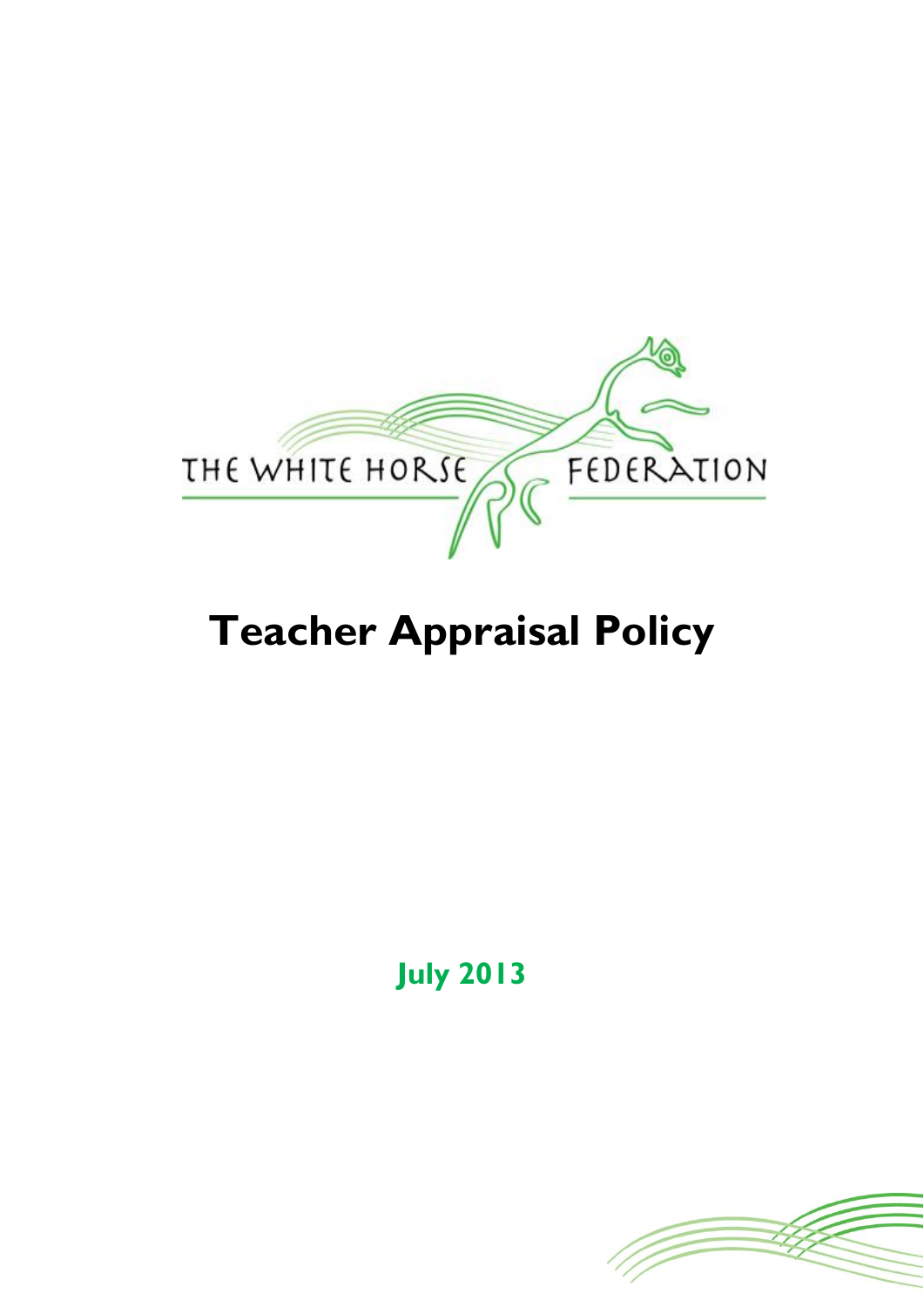## **1. Scope, Purpose and Principles**

- 1.1 This policy sets out the framework for a clear and consistent assessment of the overall performance of teachers, including the head teacher, and for supporting their development within the context of the school's plan for improving educational provision and performance, and the standards expected of teachers.
- 1.2 It reflects the revised Education (School Teachers Appraisal) (England) Regulation 2012 (the Appraisal Regulations).
- 1.3 Appraisal is a supportive and developmental process designed to ensure that all teachers have the skills and support they need to carry out their role effectively. It will help to ensure that teachers are able to continue to improve their professional practice and to develop as teachers.
- 1.4 The process will provide a basis for an assessment of performance for pay purposes for all teachers. Any policy decisions will be in accordance with STP&CD and the schools Pay Policy.
- 1.5 Teachers will be assessed under the Teachers' Standards introduced in September 2012. Teachers will also be expected to demonstrate the core values and behaviours outlined by the Department for Education and replicated in the Teachers Appraisal Booklet. These do not apply to academies, however they are free to adapt and/or adopt this model policy.
- 1.6 The regulations do not apply to a teacher whilst that teacher is undergoing an induction period or whilst a teacher is the subject of a formal capability procedure.
- 1.7 Further guidance and protocols can be found in the attached Teacher's Appraisal Booklet.
- 1.8 In its oversight of the appraisal system, the governing body is committed to ensuring consistency of treatment and fairness and to stay within the prevailing legal framework applicable to all employers; for example, the Equality Act 2010, the Employment Rights Act 1996, the Part-Time Workers Regulations 2000, the Fixed Term Employees Regulations 2002 and the Data Protection Act 1998.

## **2. The Appraisal Period**

- 2.1 The appraisal period will run for twelve months from 1 September to 31 August. It must be completed by 31 October for teachers and by 31 December for head teachers.
- 2.2 Teachers who are employed on a fixed term contract of less than one year will have their performance managed in accordance with the principles underpinning this policy and the length of the period will be determined by the duration of their contract**.**
- 2.3 Where a teacher starts their employment at the school/academy part-way through a cycle, the head teacher or, in the case where the employee is the head teacher, the governing body shall determine the length of the first cycle for that teacher, with a view to bringing his/her cycle into line with the cycle for other teachers as soon as possible.
- 2.4 For the purpose of any pay awards the headteacher will consider any outcomes of the appraisal process during Term 1 in order to make recommendations to the Governors by (date). Any pay decisions will be backdated to I September.

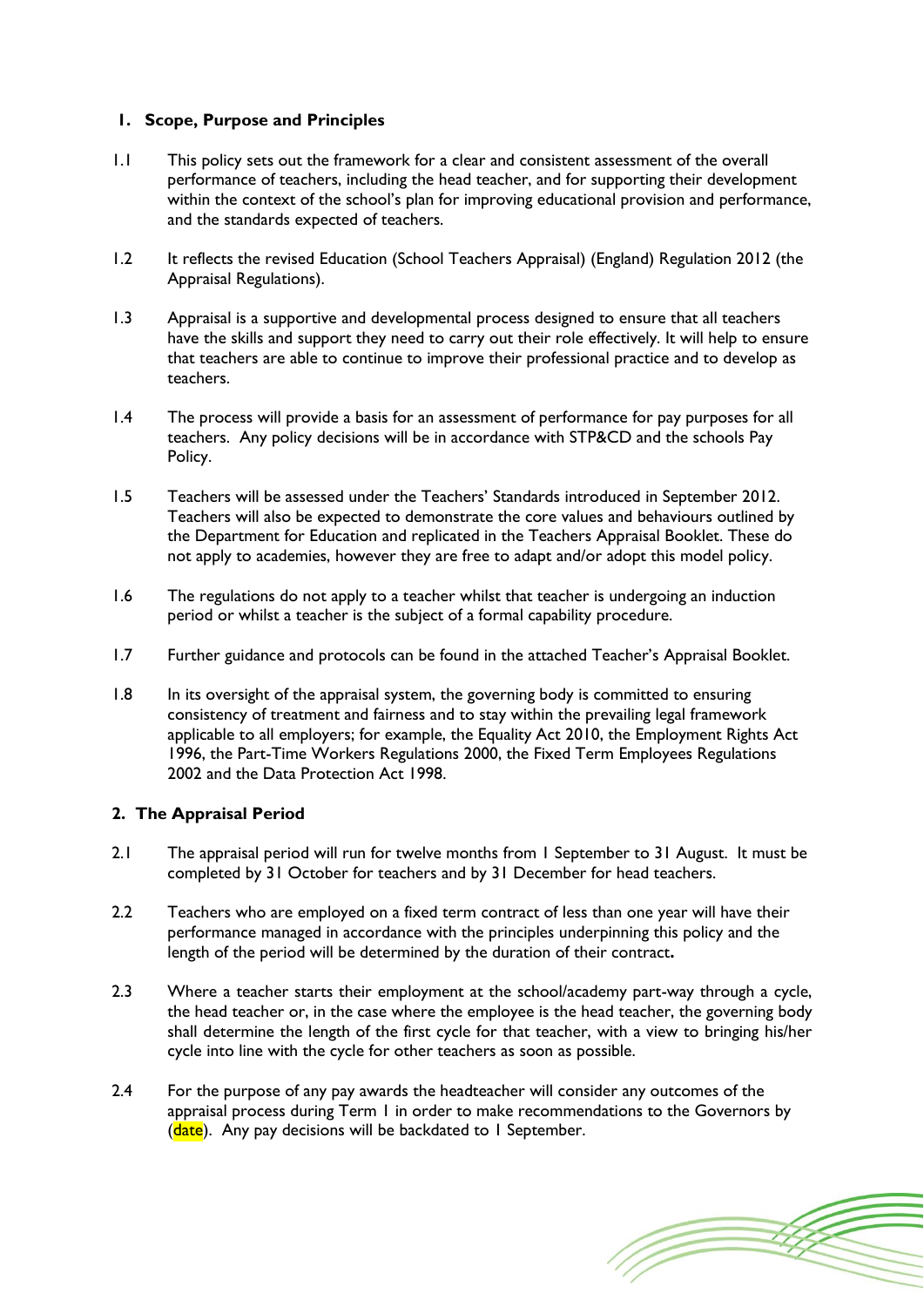# **3. Appointing appraisers**

- 3.1 The head teacher will be appraised by the Governing Body, supported by a suitably skilled and/or experienced external adviser who has been appointed by the Governing Body for that purpose.
- 3.2 In this school the task of appraising the head teacher, including the setting of objectives, will be delegated to a sub-group consisting of two/three *(delete as appropriate)* members of the Governing Body
- 3.3 The choice of appraiser is for the head teacher. Where teachers have an objection to the head teacher's choice, their concerns will be carefully considered and, where possible, an alternative appraiser will be offered. All appraisers appointed by the head teacher will be qualified teachers and will have current or recent teaching experience

## **4. Moderating the Appraisal Process and pay decisions**

- 4.1 Through the Headteacher the Governors sub-group will be responsible for ensuring the consistency and fairness of the appraisal process and outcomes as implemented within the school.
- 4.2 This will be achieved through:
	- Consistency of performance objectives. The Governors will reserve the right to see an anonymous selection of objectives to see that they meet the Schools development plan and are sufficiently realistic and challenging
	- A requirement that all appraisers are experienced and fully trained in the process. Appraisers will be provided with opportunities for discussion, mentoring and coaching
	- Guidelines setting out requirements and expectations of the type of evidence provided at performance reviews (See Teachers Appraisal Booklet). Governors will review some of the records of appraisal to ensure consistency
	- Lesson observation and 'drop in ' protocols, see Teacher's Appraisal Booklet
	- An annual review of performance outcomes ensuring that decisions comply with the Schools' Equalities policy
- 4.3 The Governors Panel will consider any pay recommendations made by the Headteacher and will ensure that recommendations are fair and reasonable and reflect the performance of the school.

## **5. Confidentiality**

The management of appraisal information is subject to the requirements of the Data Protection Act. The information will be confidential and only shared with relevant individuals for the purpose of managing performance, training and professional development, pay and capability/disciplinary matters.

## **6. Performance Assessment and Setting objectives**

- 6.1 Performance assessment will include:
	- The achievement of objectives
	- An assessment against the teacher professional standards

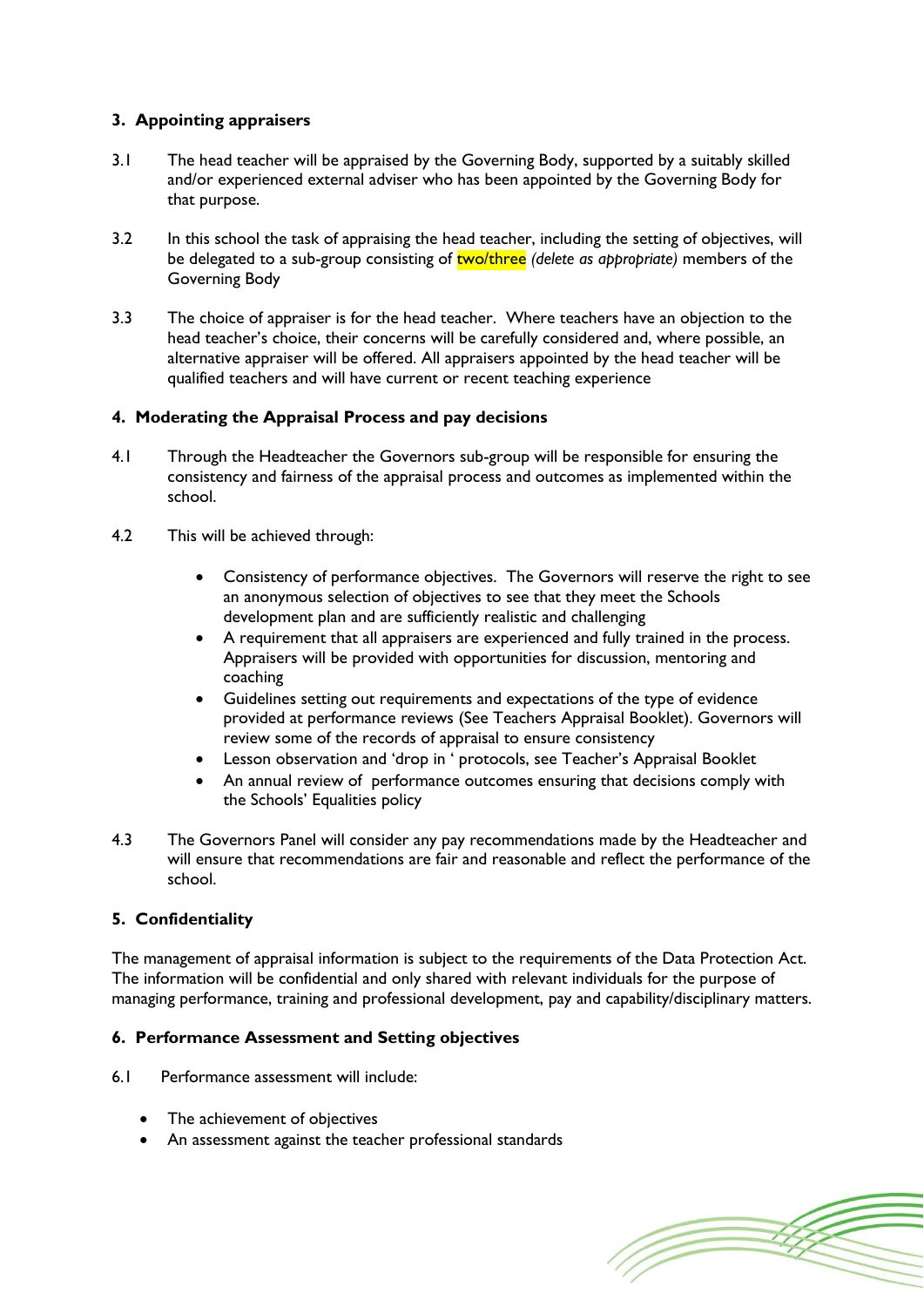6.2 The professional standards will reflect the minimum standard of competency, conduct and attributes of a teacher within this school. Whilst these reflect most importantly teaching and learning they should also include the teacher's contribution to the wider school and where appropriate to a teachers experience and skills and responsibility to leadership and management.

## **7. Objectives**

- 7.1 The setting and agreement of objectives is fundamentally important to the effective operation of a performance management system that aims to link individual performance to pay progression.
- 7.2 The head teacher's objectives will be set by the Governing Body after consultation with the external adviser.
- 7.3 A maximum of three objectives for each teacher will be set before or as soon as practicable after the start of each appraisal period. The objectives set for each teacher, will be

## Challenging,

- Specific,
- Measurable,
- Achievable,
- Realistic and
- Time-bound

and will be appropriate to the teacher's role and level of experience. In order for them to be appropriately challenged year on year as the teacher's experience develops it is expected that objectives will become gradually more demanding. The appraiser and teacher will seek to agree the objectives but, if that is not possible, the appraiser will determine the objectives. Objectives may be revised if circumstances change but always in consultation with the teacher.

7.4 The objectives set for each teacher will, if achieved, contribute to the school's plans for improving the school's educational provision and performance and improving the education of pupils at that school, including the impact on pupil progress and wider outcomes for pupils and the contribution to improvements in other areas such as pupil behaviour, lesson planning, and the wider contribution to the work of the school. Objectives will reflect both the teacher's individual professional needs and the school's needs and requirements as set out in the school development plan. See the Teacher's Appraisal Booklet, The Planning and Review Meeting.

## **8. Professional Standards**

- 8.1 The performance of all teachers will be assessed against the relevant professional standards including the new Teacher Standards that came into effect in September 2012. (see the Teachers' Appraisal Booklet). Before or as soon as practicable after the start of each appraisal period, each teacher will be informed of the standards against which that teacher's performance in that appraisal period will be assessed.
- 8.2 The assessment of the teacher's performance will take into account the experience of the teacher and objectives set should reflect where the teacher is in their career.
- 8.3 Performance will be assessed as to whether the standards have been met and which have been exceeded.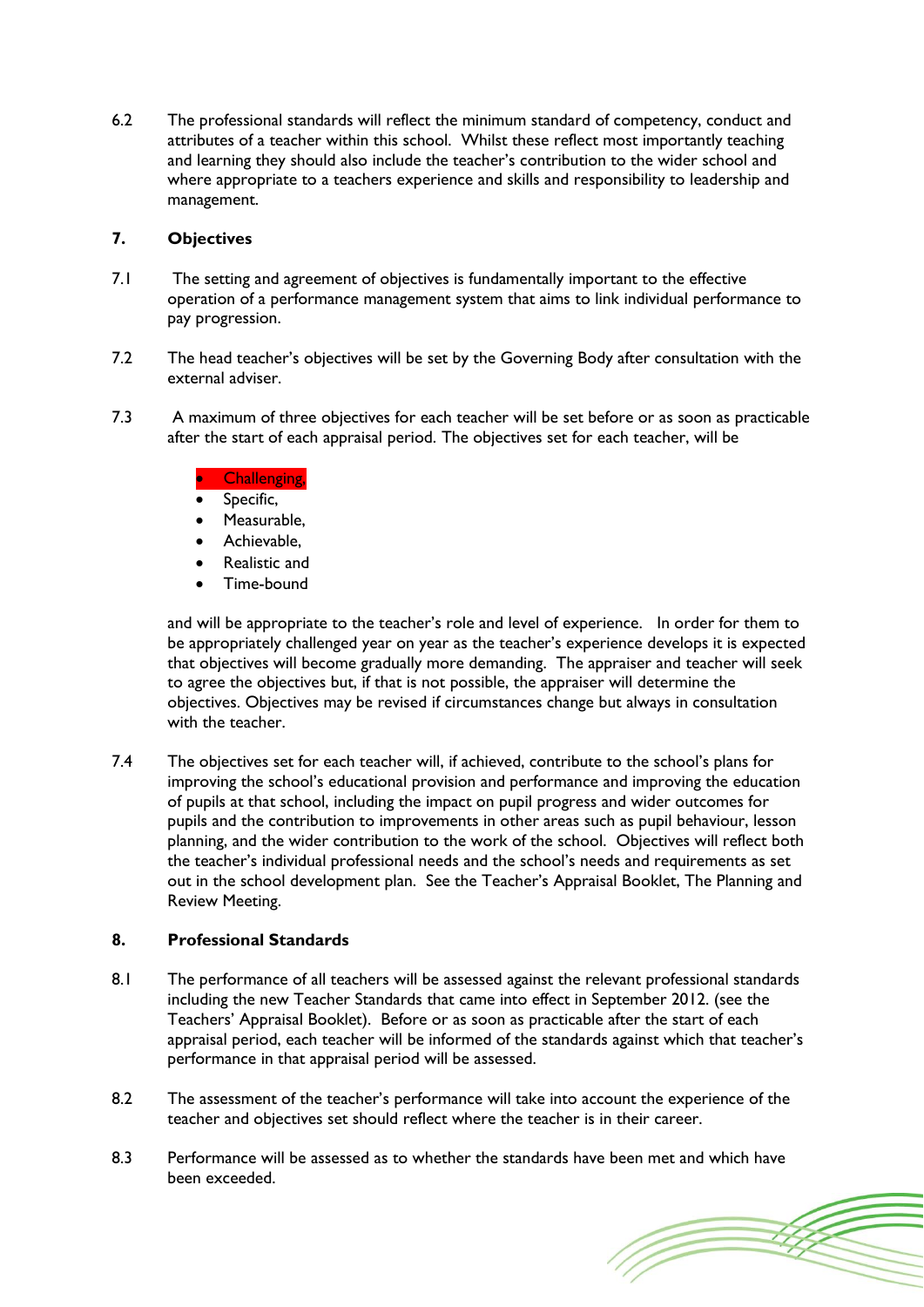8.4 The Teacher standards provide a minimum standard expected of all teachers.

In addition teachers in their early years of teaching the school would expect evidence of:

- An increasing use of teaching methods and strategies, including technology
- Use of different strategies with students of varying ability
- Increasingly seeking out good practice to raise student achievement and to meet challenging targets
- Use of behaviour management strategies in the classroom and around school
- Support and contribute to events and activities which enhance the wider school ethos and contribute to whole team/school goals

For more experienced teachers:

- Consistently set goals that stretch and challenge all pupils
- Demonstrate the use of a range of teaching , learning and behaviour management strategies
- Have up to date knowledge and understanding in subject /curriculum area
- Demonstrate ability to plan for progression across the age and ability that they teach
- Use of critical and reflective self-evaluation to improve their teaching and professional effectiveness
- Manage the learning of individuals, groups and classes effectively modifying appropriately to suit the stage of the lesson and needs of the learners.
- Promote collaboration and work as a team member
- 8.5 In the case of post Threshold and those on the leadership group, objectives, if met, will be of a substantial and sustained high quality and that they have grown professionally by developing their teaching and leadership expertise, as appropriate.

# **9. The Appraisal Process**

#### 9.1 Preparation:

- Preparation will be in accordance with the Teacher Appraisal Booklet.
- There will be some element of self review/reflection on the previous year and to think about possible objectives for the year to come
- The appraiser will discuss any supporting information put forward by the teacher and in particular any evidence related to measurable outcomes, although this must be kept to a minimum.
- 9.2 The Appraisal Meeting
	- Each teacher's performance will be formally assessed in respect of each appraisal period. In assessing the performance of the headteacher, the governing body must consult the external advisor.
	- Progress towards objectives and performance will be monitored during the course of the appraisal cycle through observation and other monitoring.
	- Discussions will cover the following points:
		- $\triangleright$  Review and discuss the teachers responsibilities and objectives set previously
		- $\triangleright$  Recognise strengths and achievements
		- $\triangleright$  Review actions agreed during the course of the appraisal cycle
		- $\triangleright$  Consider whether objectives have been met or exceeded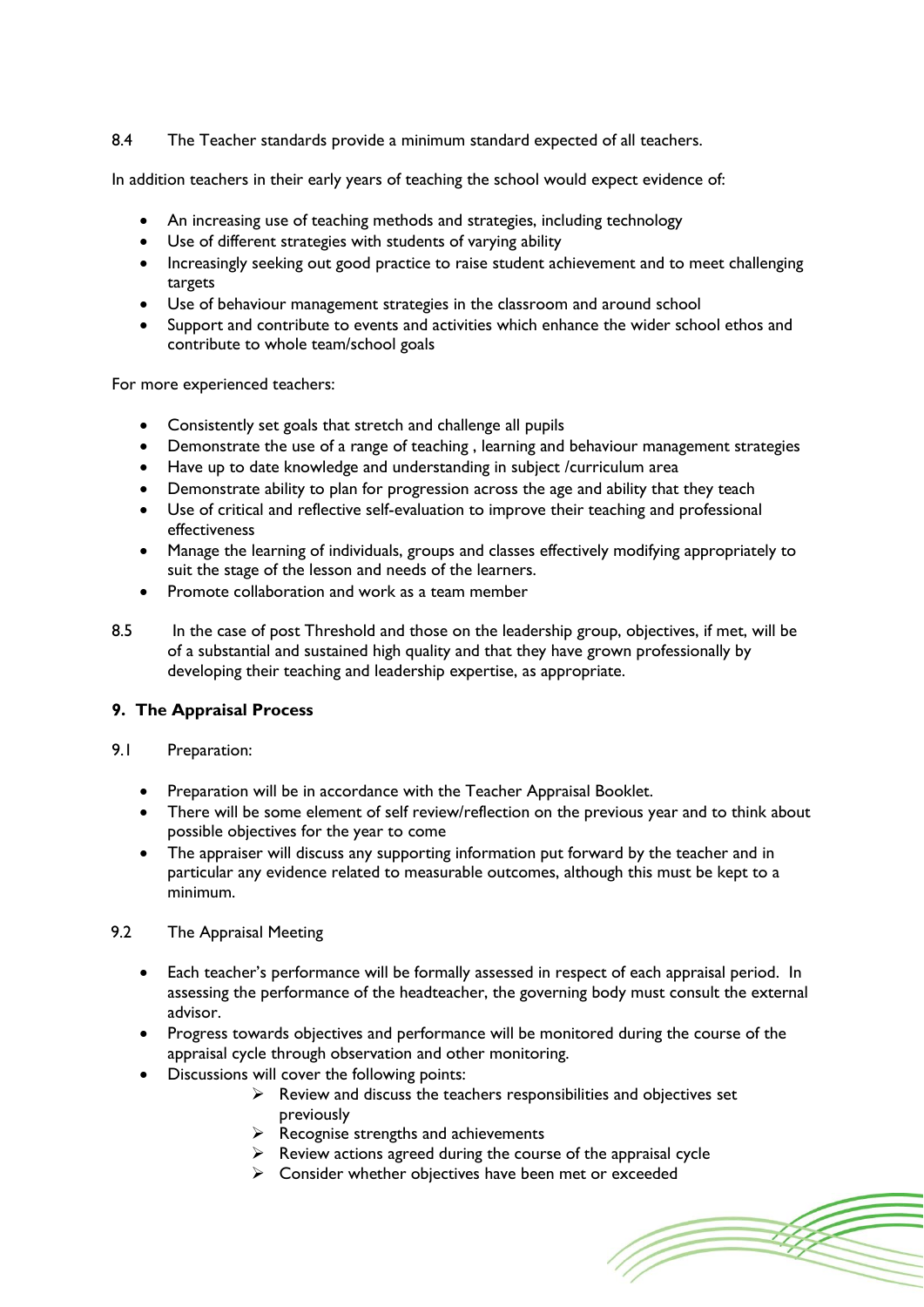- $\triangleright$  Consider the extent to which the Teacher standards have been evident within the teacher's performance during the previous year
- $\triangleright$  Identify areas for development and how these will be achieved
- $\triangleright$  Identify professional development needs
- $\triangleright$  Agree new objectives for the next year
- Appraisers will consider evidence of student achievement, team contribution and classroom observation (See section 10 below).
- The teacher will receive as soon as practicable following the end of each appraisal period, a written appraisal report. The appraisal report will cover:
	- $\triangleright$  Details of the teachers objectives for the appraisal period in question
	- $\triangleright$  An assessment of the teacher's performance of their role and responsibilities against their objectives and the relevant standards
	- $\triangleright$  An assessment of the teacher's training and development needs and identification of any action that should be taken to address them
	- $\triangleright$  Recommendations on pay progression
- The teacher will have the opportunity to make written comments that can be attached to the report.

## **10. Evidence to support performance outcomes**

- 10.1 As part of the overall process, it will be important for all members of staff who are subject to the school's appraisal policy to be clear about the evidence that will be required by their appraiser to enable the appraiser to assess their performance and make a substantiated and evidence-based pay recommendation to the 'decision maker'
- 10.2 During the appraisal process the teacher should draw the attention of the appraiser to relevant information, related to measurable outcomes. Supporting information should be kept to a minimum however the appraiser does have the right to call for supporting information if required.
- 10.3 Reference to information relating to pupil achievement is a requirement.
- 10.4 Observation of classroom practice and other responsibilities is important both as a way of assessing teachers' performance in order to identify any particular strengths and areas for development they may have and of gaining useful information which can inform school improvement more generally. All observation will be carried out in a supportive fashion. Protocols for observation are included in the attached Teacher's Appraisal booklet.
- 10.5 Teachers' performance will be observed on an appropriate and reasonable number of occasions and will, as far as possible, be agreed by the appraiser with the appraisee based on the individual circumstances of the teacher and the overall needs of the school. The number and duration of appraisal observations will be in accordance with the school/academy's observation protocol, which includes provision for exceptional circumstances where concerns have been raised about a teacher's performance, or where the teacher requests additional observation visits.
- 10.6 Head teachers or other leaders with responsibility for learning and teaching standards may "drop in" or undertake other observations to evaluate the standards of teaching and learning and to ensure that high standards of professional performance are established and maintained. The length and frequency of "drop in" or other observations, and the notice to be given, will

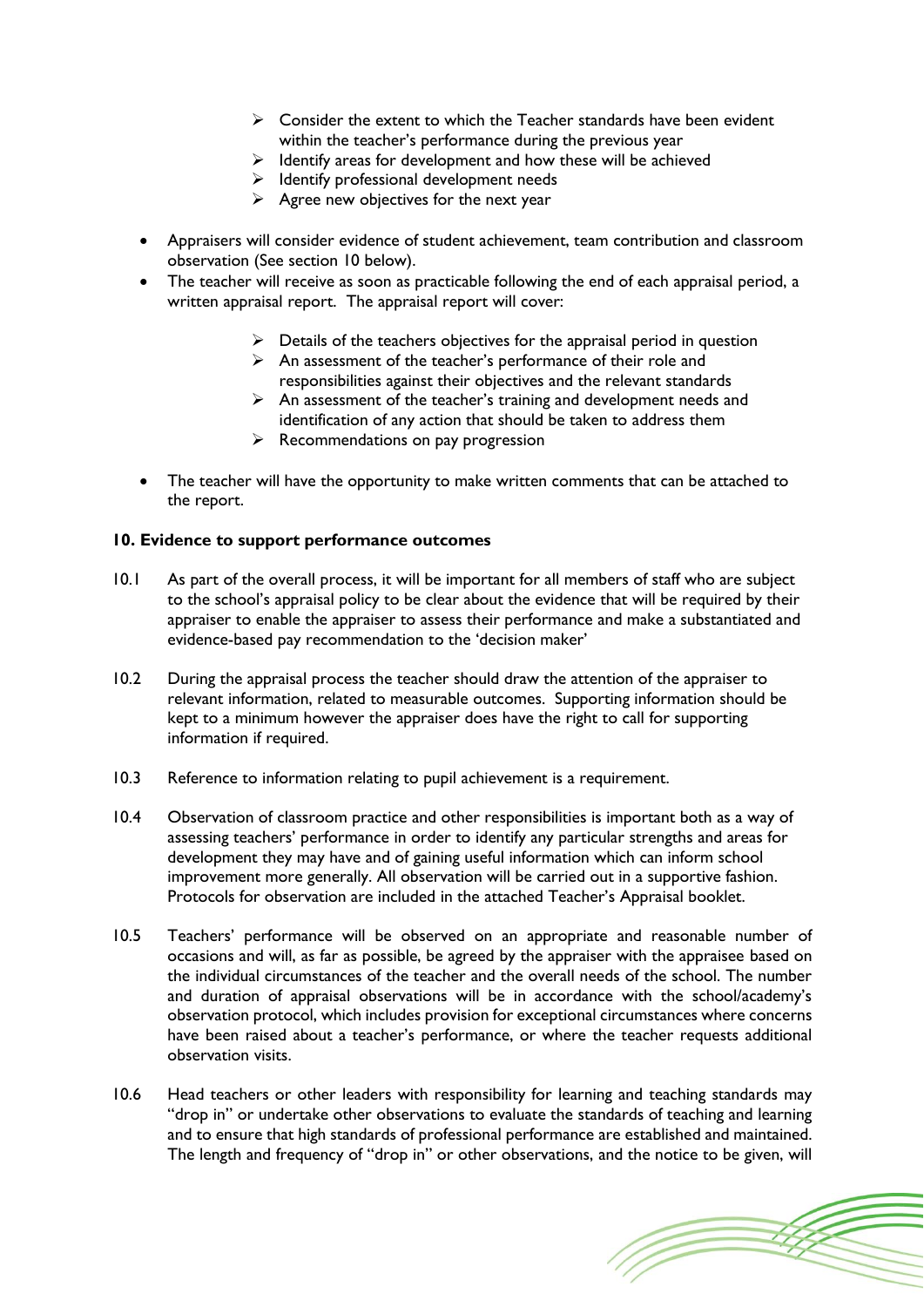vary depending on specific circumstances but will be in accordance with the school's classroom observation and drop-in policy.

- 10.7 For the purpose of professional development, feedback about lesson observations should be developmental, not simply a judgement using Ofsted grades.
- 10.8 This school will use the findings of each observation, including appraisal observations, for other management requirements (for example subject area reviews), thereby seeking to minimise the total number of occasions on which teachers are observed.
- 10.9 Teachers (including the head teacher) whose posts have responsibilities outside the classroom should also expect to have their performance of those responsibilities observed and assessed.
- 10.10 As part of their overall inspection framework, Ofsted wishes to see evidence in schools that the appraisal procedure is used effectively and enables school improvement; if appraisal evidence is not available, this is likely to impact negatively on the Ofsted Inspection Grade for Leadership and Management. It is therefore prudent for schools to generate and retain as much reasonable 'appraisal system' evidence as practicably possible. The Appraisal Booklet contains a suggested template form on which to record evidence.

## **11. Feedback**

- 11.1 Teachers will receive constructive feedback on their performance throughout the year and as soon as practicable after observation has taken place or other evidence has come to light. Feedback will highlight particular areas of strength as well as any areas that need attention. Feedback on observations are included in observations protocols.
- 11.2 A written appraisal report must be provided at the conclusion of the appraisal process by  $31^{st}$ October for teachers and support staff and by 31 December for head teachers; the report must record the overall performance assessment and pay recommendation. You will also receive a statement of your objectives for the coming year.
- 11.3 Good progress towards the achievement of a challenging objective, even if the performance criteria have not been met in full, may be assessed favourably. If agreement cannot be reached, especially on the outcomes of an appraisal meeting, the teacher may appeal to the head teacher or the head teacher may appeal to the chair of the governing body, whose decisions will be final.
- 11.4 The overall assessment of performance and its subsequent performance rating for individual members of staff will be subject to a process of moderation, arrangements for which will be put in place by the head teacher with the approval of the governing body.
- 11.5 The final version of the appraisal documentation will be placed on the employee's file and a copy of their CPD made available to the school's CPD Coordinator. The sharing of such information is governed by the data protection principles under the Data Protection Act 1998.

## **12. Teachers Experiencing Difficulties**

- 12.1 When dealing with a teacher experiencing difficulties, the objective is to provide support and guidance through the appraisal process in such a way that the teacher's performance improves and the problem is, therefore, resolved.
- 12.2 Where it is apparent that a teacher's personal circumstances are leading to difficulties at school, support will be offered as soon as possible, without waiting for the formal annual assessment. If long-term sickness absence appears to have been triggered by the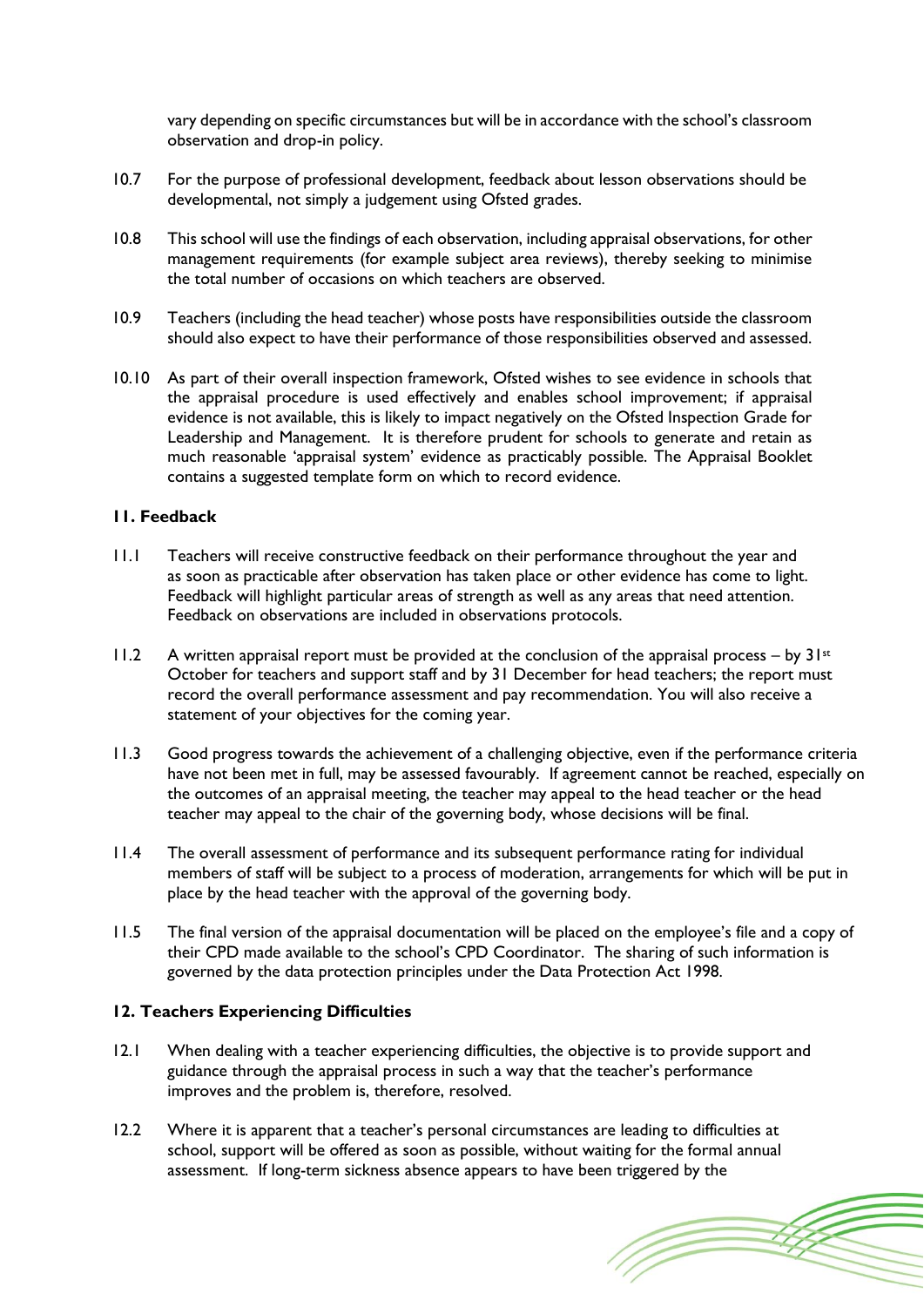commencement of monitoring procedure, the case will be dealt with in accordance with the school's Well-Being policy.

- 12.3 Any meetings held to discuss performance will be recorded and a copy given to the individual.
- 12.4 If at any point in the cycle, evidence emerges that an employee's performance has fallen below the minimum standards expected of them, the appraiser/headteacher will arrange a meeting to discuss the following:
	- Explain the nature and seriousness of the concerns
	- Detail any previous discussions/support
	- Give the employee the opportunity to comment and discuss concerns
	- Set targets for future performance within an agreed timescales (usually min 4 weeks) (in addition to appraisal objectives)
	- Agree any further support (eg. coaching, mentoring etc)
	- Make it clear how progress will be monitored/reviewed
	- Explaining the consequences and process if no, or insufficient improvement is made including decision on pay

Regular contact will be maintained throughout the period

- 12.5 At the end of the agreed timescale a review meeting will be held to discuss progress. If sufficient progress is made such that the teacher is performing at a level that indicates there is no longer a possibility of capability procedures being invoked the teacher should be informed of this at a meeting with the appraiser or head teacher. Following this meeting the appraisal process will continue as normal. Please refer to the attached Appraisal flowchart.
- 12.6 In certain circumstances the appraiser and appraise may agree to extend the period of support.
- 12.7 Where performance concerns are particularly serious and/or where there has been insufficient improvement following any monitoring period, the appraisal process will be suspended and the teacher will be invited to a Transition Meeting to determine whether formal capability proceedings need to be commenced or the appraisal process remains in place. The teacher may be accompanied by a trade union representative or colleague. If the decision is made to commence formal capability proceedings the Capability Procedure will apply.

#### **13. Pay progression linked to performance**

- 13.1 The governing body must consider annually whether or not to increase the salary of teachers who have completed a year of employment since the previous annual pay determination and, if so, to what salary within the relevant pay ranges. All pay recommendations should be clearly attributable to the performance of an employee.
- 13.2 The relevant body must decide how pay progression will be determined, subject to the following:
	- The decision, whether or not to award pay progression, must be related to a teacher's performance.
	- A pay recommendation must be made in writing as part of a teacher's annual appraisal report.
	- Where a teacher is not subject to either the 2012 or the 2011 regulations, the relevant body must determine through what process the teacher's performance will be assessed and a pay recommendation made for the purposes of making its decision on pay.

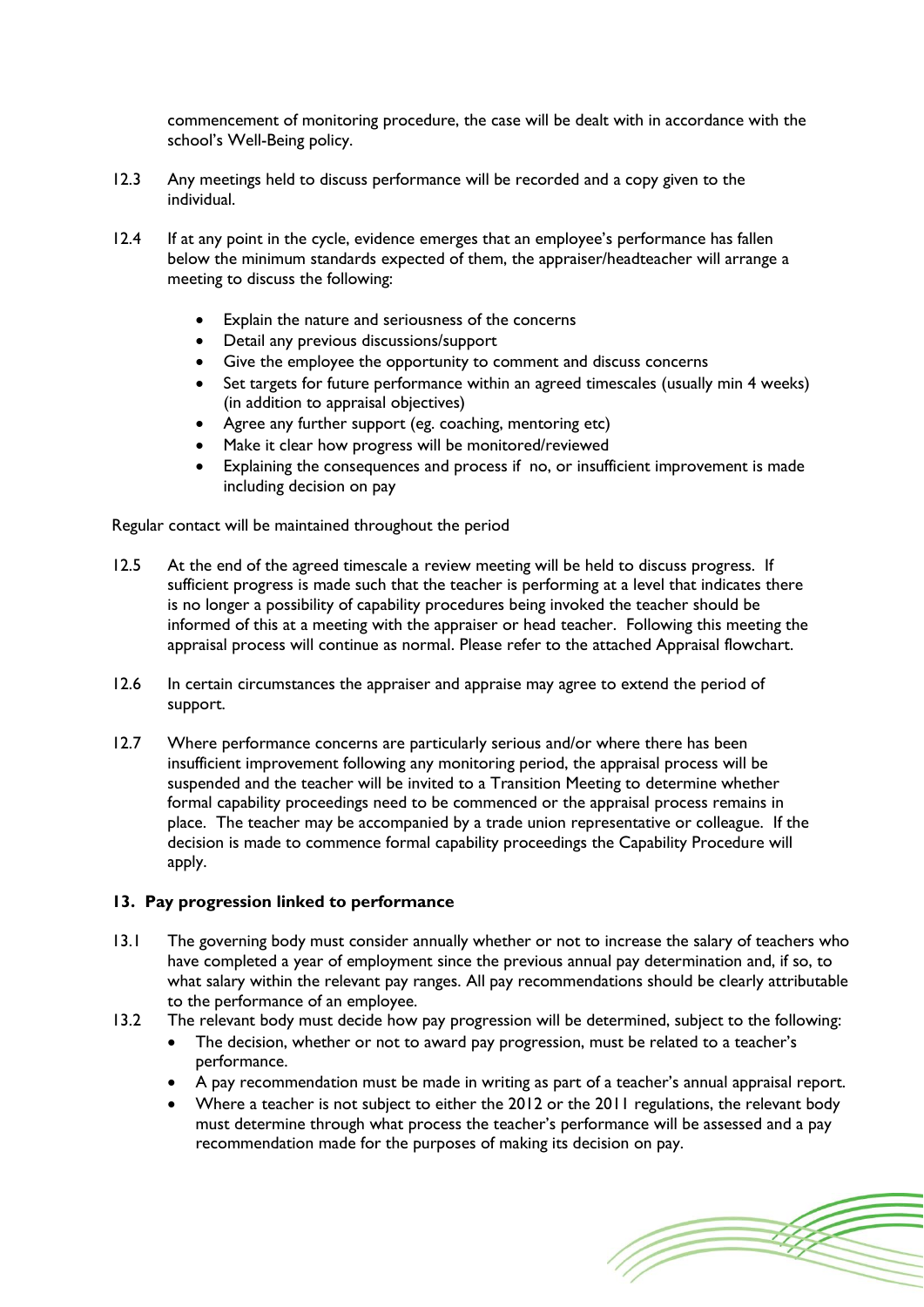- Continued good performance, as defined by an individual school's pay policy, should give a classroom or an unqualified teacher an expectation of progression to the top of their respective pay ranges.
- A decision may be made not to award pay progression, whether or not the teacher is subject to capability proceedings.
- 13.3 The relevant body must set out clearly in the school's pay policy how pay progression will be determined. The head teacher will be responsible for ensuring that appropriate arrangements are put in place to support the links between performance and pay and that rates of pay progression are affordable and comply with prevailing legislation (e.g. Equal Pay).
- 13.4 Where teachers are eligible for pay progression, the recommendation made by the appraiser will be based on an assessment of performance against agreed performance objectives. The decision made by the relevant decision-making body will be based on the statutory criteria and guidance set out in the STPCD and the relevant teacher standards.
- 13.5 To move up the main pay range, one point at a time, teachers will need to have made good progress towards achieving their objectives and have demonstrated that they are competent in all elements of the Teachers' Standards. Teaching should be 'good', as defined by Ofsted.
- 13.6 If the overall appraisal evidence shows that a teacher has demonstrated exceptional performance overall, the governing body will consider awarding enhanced pay progression, up to a maximum of two progression points. Teaching should be 'outstanding', as defined by Ofsted.
- 13.7 The head teacher will consult with staff and union representatives on the establishment of appraisal and pay policies and will ensure that appraisers have the knowledge and skills to apply procedures fairly.
- 13.8 Teachers will work with their appraisers to ensure that there is sufficient evidence to support pay recommendations. Teachers will also keep records of objectives and review them throughout the appraisal period.
- 13.9 From 1 September 2013, any qualified teacher can apply to be paid on the Upper Pay Range. All applications should include the results of appraisals; where such information is not available, a written statement and summary of evidence that sets out how the applicant has met the assessment criteria will be sufficient. To be assessed successfully, a teacher will be required to meet the criteria set out in the School Teachers' Pay and Conditions Document (STPCD):
	- The teacher is 'highly competent' in all the elements of the Teachers' Standards;
	- The teacher's achievements and contribution to the school is 'substantial' and 'sustained'.

## *Highly competent*

The teacher's performance is assessed as having excellent depth and breadth of knowledge, skills and understanding of the Teachers' Standards in the particular role they are fulfilling and the context in which they are working.

#### *Substantial*

The teacher's achievements and contribution to the school are significant, not just in raising standards of teaching and learning in their own classroom but also in making a significant wider contribution to school improvement which impacts on pupil progress and the effectiveness of staff and colleagues.

#### *Sustained*

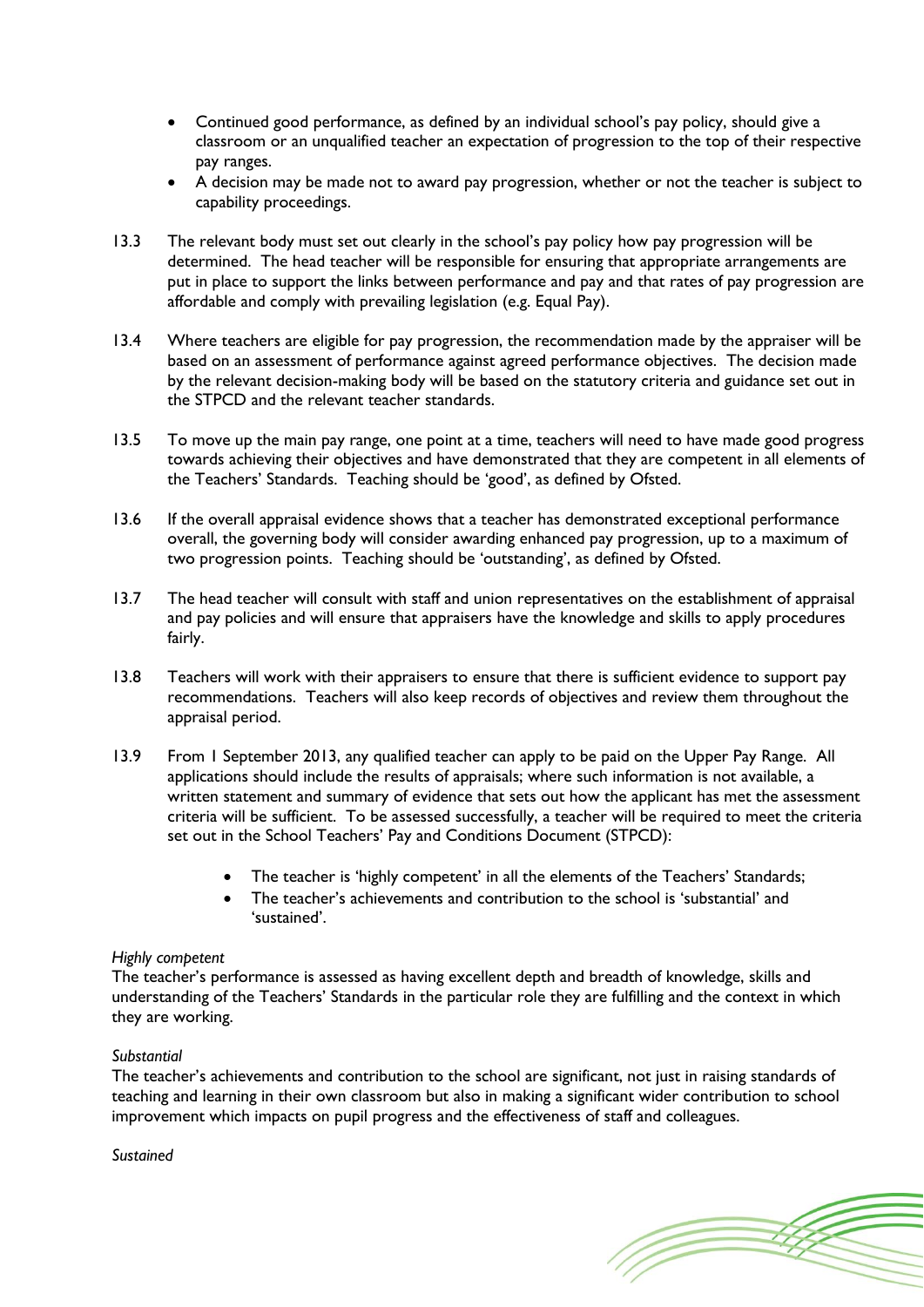The teacher must have had two consecutive successful appraisal reports and have made good progress towards their objectives; they will have been expected to have shown that their teaching expertise has grown over the relevant period and is consistently good to outstanding. Teachers who have been absent through sickness, disability or maternity may cite written evidence over a 3-year period before the date of the application.

# **14. Leading Practitioner role**

- 14.1 Typically, the additional duties of a leading practitioner role will include:
	- A leadership role in developing, implementing and evaluating policies and practices in a school that contribute to school improvement;
	- The improvement of teaching within school which impacts significantly on pupil progress;
	- Improving the effectiveness of staff and colleagues, particularly in relation to specific areas e.g. lesson planning.
- 14.2 The head teacher will agree appraisal objectives for the leading practitioner, who, in turn, must demonstrate that, they:
	- have made good progress towards their objectives;
	- are an exemplar of teaching skills which should impact significantly on pupil progress within school and within the wider school community;
	- have made a substantial impact on staff and colleagues, including any specific elements of practice that have been highlighted as in need of improvement;
	- are highly competent in all aspects of the Teachers' Standards;
	- have shown strong leadership in developing, implementing and evaluating policies and practices in their workplace that contribute to school improvement.

## **15. Appeals**

If a teacher is unhappy with any aspect of the appraisal process they should raise it initially with the Headteacher who will try to reach agreement informally. If the matter is not resolved to the Teacher's satisfaction they should raise their grievance through the Appeal Procedure set out in the Schools Pay Policy if their complaint is in relation to pay progression or through the Schools Grievance Procedure for all other complaints.